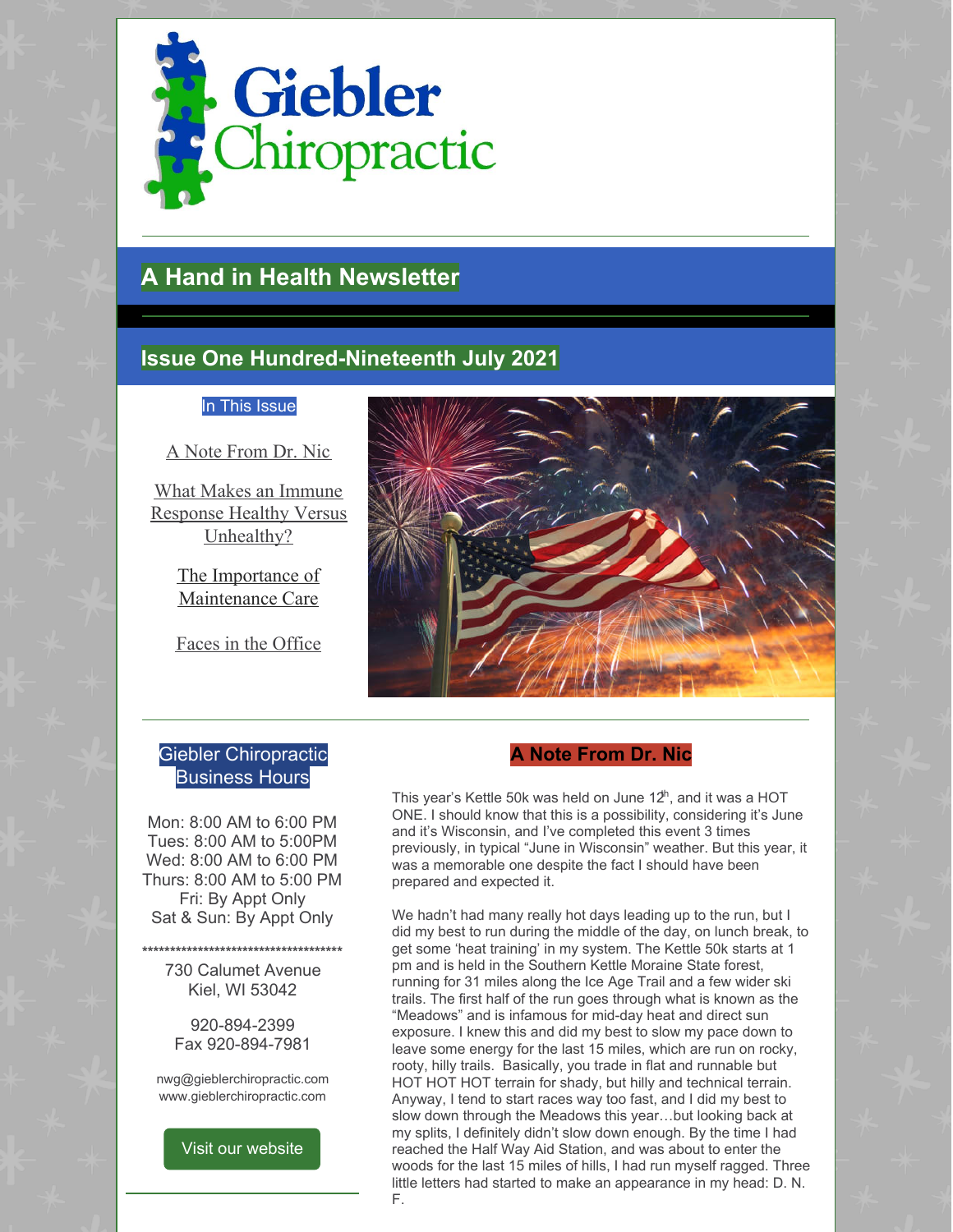#### \*We Need Your Help\*

Our Newsletter went out to 380 people this month! Our goal in 500... please forward the email to your friends and family!!

> Thanks in advance Dr. Nic

#### **Receive A Hand in Health...**

#### Join Our [Mailing](http://www.gieblerchiropractic.com/newsletter/) List!

#### **Riddle me this:**

There is a common English word that is nine letters long. Each time you remove a letter from it, it still remains an English word - from nine letters right down to a single letter. What is the original word, and what are the words that it becomes after removing one letter at a time?

### **Nutrition Shake**

# <sup>o</sup> weight loss<br>) SOLUTIOI

TLS Nutrition Shakes provide a great nutritional alternative for active lifestyles. Available in two delicious flavors, TLS Nutrition Shakes are formulated to deliver an optimal balance of protein, carbohydrates and fats in every serving, along with

One of the many aspects of trail running that I enjoy is the mind games. Our brains are always working for self-preservation, and having already spent about 2.5 hours in 90 degree heat, my mind was saying, "yep, good enough. You can quit now."

The thing is, our minds will quit a LOT sooner than our bodies will. I knew this. I also knew that if I quit, I would regret quitting almost immediately. So, I resorted to a lot of walking, several bouts of pity parties, and plenty of self talk about how I'm never doing this again. This is the last time I sign up for one of these. I even started to make arrangements to be picked up at the next road crossing. I chose this particular road crossing, at Mile 22 of the run, because nobody would be there. I also knew that at the next road crossing, at Mile 24, there was a group of great people and an aid station…and if I made to that aid station, there's no way I would drop out. Those friends wouldn't let me.

Alas, I arrived at the road at Mile 22 and just walked right through, and back into the woods. I didn't drop out at that point. Not long after that, I walked into the aid station at Mile 24, where I was treated like a rock star. I had my short pockets stuffed with ice. I had my water bottles filled. I was given a Styrofoam cup of ice to take along with me…and I was also given 2 icy pops to eat along the way. It was absolutely incredible, and I can't thank those volunteers enough!

Because I stuck with it, I managed to finish  $2<sup>d</sup>$  overall. My finish time of 5 hours and 50 minutes was by far the slowest 50k I have ever done. I gained a good dose of mental sharpening, I was reminded about how truly important connections with other people are, and I have a new found deep appreciation for icy pops.

Also, my 'never again' mentality didn't last long. I've signed up for a 12 hour event in August!



#### **What Makes an Immune Response Healthy Versus Unhealthy?**

In the last month it seems that allergies have been much worse than in previous years. I have had more conversations about pollen and dust this Spring than I remember. While pollen levels and other allergens may be higher in 2021 than in previous years, I think a lot of the increased allergies has to do with lack of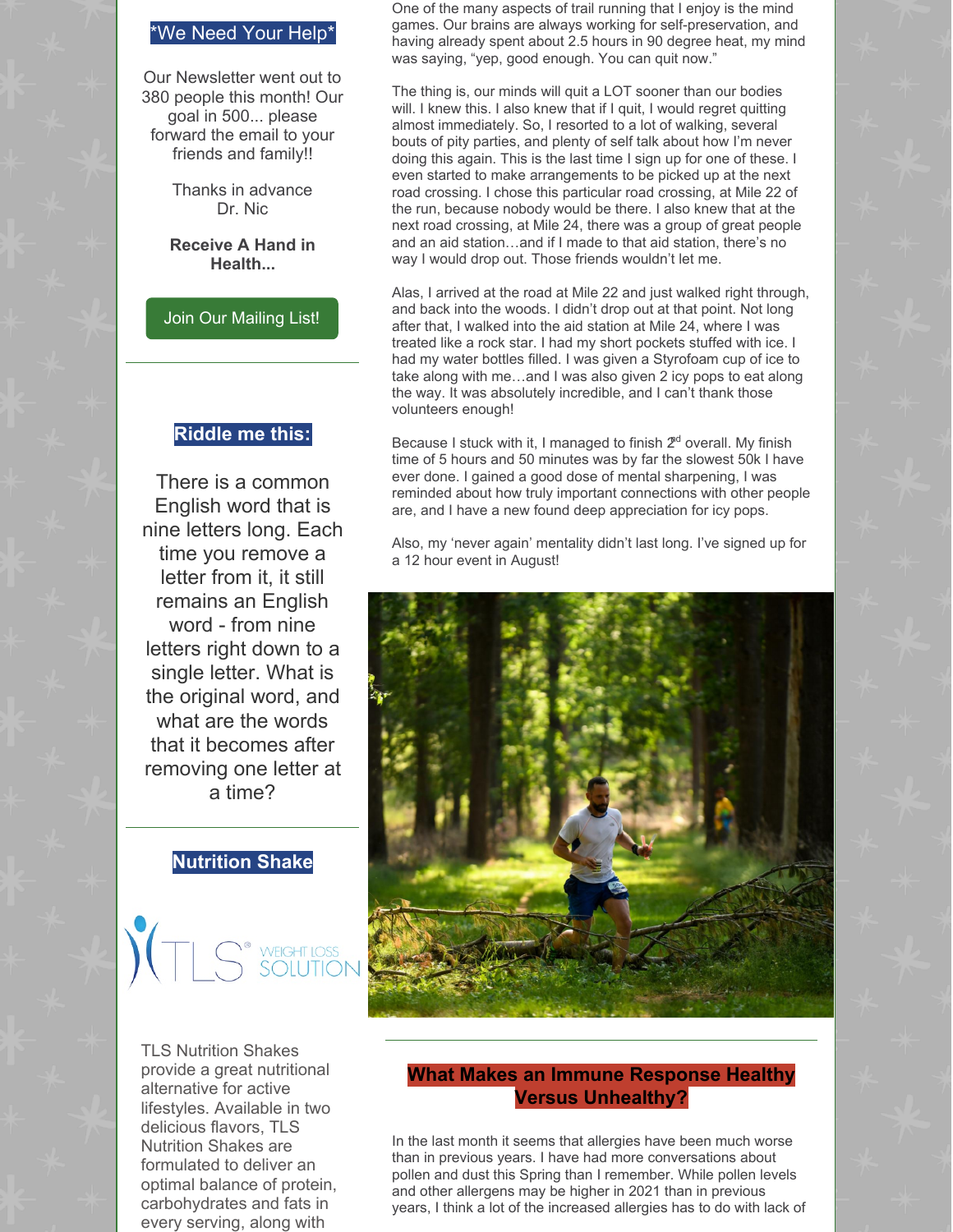10 grams of fiber and over one-third the recommended daily allowance (RDA) of fiber and 22 different vitamins and minerals — all with just six grams of fat per serving!

Whether you want to lose weight or build lean muscle, TLS Nutrition Shakes provide a quick and easy snack between meals to satisfy hunger, and an alternative to fast food. As an excellent source of protein, and with 10 grams of fiber per serving, TLS Nutrition Shakes deliver the energy and nutrition you need.

# Did you know?

**On September 18, 1895, a deaf janitor named Harvey Lillard had his hearing restored after he received the first chiropractic adjustment by Daniel David (D.D.) Palmer.**

'exposure' to our immune system because of precautions taken during Covid. Less exposure, less opportunity for our immune systems to 'learn' and improve and strengthen.

Have you ever heard of "**the hygiene hypothesis**"? The idea is that environmental sensitivities that lead to allergies and autoimmune disorders may also be caused by a lack of childhood exposure to infectious agents, probiotics, and parasites. Living in super-clean environments (for example, spending a great deal of time indoors without pets) may leave a child's immune system uncalibrated and over-sensitive, resulting in a host of allergies and hypersensitive reactions to innocuous substances later on. In fact, a recent research article cited antimicrobial soaps as problematic, and actually destructive, to health. One common antimicrobial agent, Triclosan, has been found in many bodily fluids, including the urine of pregnant women, and the cord blood of newborn infants.

The study, published in Environmental Science and Technology, studied 180 expectant mothers in Brooklyn, New York. The researchers found triclosan in 100 percent of the women's urine samples, and triclocarban (another common antimicrobial agent) in 87 percent of the samples. Of the 33 cord blood samples they looked at, 46 percent contained triclosan and 23 percent contained triclocarban.

Click [HERE](https://gieblerchiropractic.blogspot.com/2021/07/what-makes-immune-response-healthy.html) to finish reading.

![](_page_2_Picture_8.jpeg)

![](_page_2_Picture_9.jpeg)

#### **The Importance of Maintenance Care**

How Important Is Maintenance Care?

To really understand the importance of maintenance care in Chiropractic it is necessary to understand the other types of care as well. There are three main types of care that an individual will undergo while at a Chiropractic office; 1) initial intensive care, 2) corrective care, and 3) maintenance care. Each of these three types of care are essential in the process of getting an individual better and, just as important, keeping them better for the long term.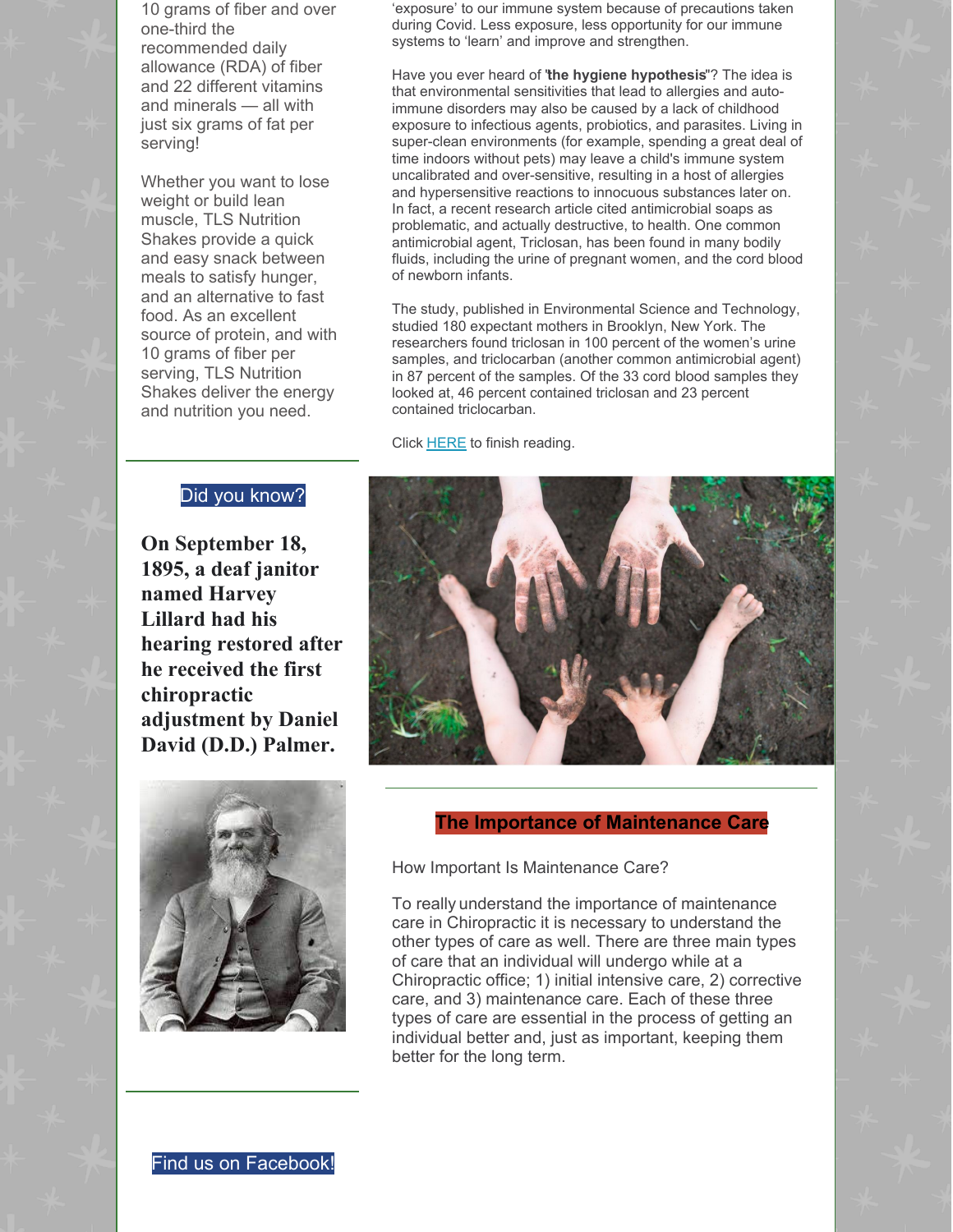![](_page_3_Picture_0.jpeg)

Click Here to go to our [Facebook](https://www.facebook.com/gieblerchiro/) page!

![](_page_3_Picture_2.jpeg)

#### Riddle answer:

The base word is **Startling** 

- starting
- staring
- string
- sting
- sing
- sin
- in
- I

#### Upcoming Events

The office will be Open July 1st and July 5th.

One important fact to remember as we go through the different types of care is that symptoms are only part of the injury, not all of the injury. When an injury or problem occurs, the symptoms are what motivate us to seek care but they are not necessarily what require care. Pain is the most common symptom associated with an injury. Other common symptoms include numbness, tingling, loss of function, swelling of the area, a red coloration of the skin, and increased temperature over the injury just to name a few.

#### **Initial Intensive Care:**

This type of care is step 1 when a new injury occurs or an old injury resurfaces. Initial intensive care consists of a large number of visits in a short period of time, sometimes even at a frequency of 3 times a week for 3- 4 weeks. This allows for the Chiropractor to make significant changes fairly quickly and often decrease the amount of pain or discomfort an individual is experiencing. It is not uncommon for individuals to experience large improvements in both symptoms and function during this period.

#### **Corrective Care:**

Corrective care is the second step in the healing process. Although a majority of your symptoms may have improved, muscle and other soft tissue damage may still be present depending on the severity of the initial injury. Visit frequency is decreased during corrective care and stretching and exercises are often used to further the healing process. This stage is very important in attempting to fix the underlying problem that originally caused the symptomatic state. Often times the symptoms will vanish completely in corrective care but it is important to remember that this does not mean that the problem is solved.

#### **Maintenance Care:**

Once maximum improvement is reached through the initial intensive care and corrective care steps, maintenance care is highly recommended. Although maintenance care cannot guarantee that the problem will never return, it does significantly decrease the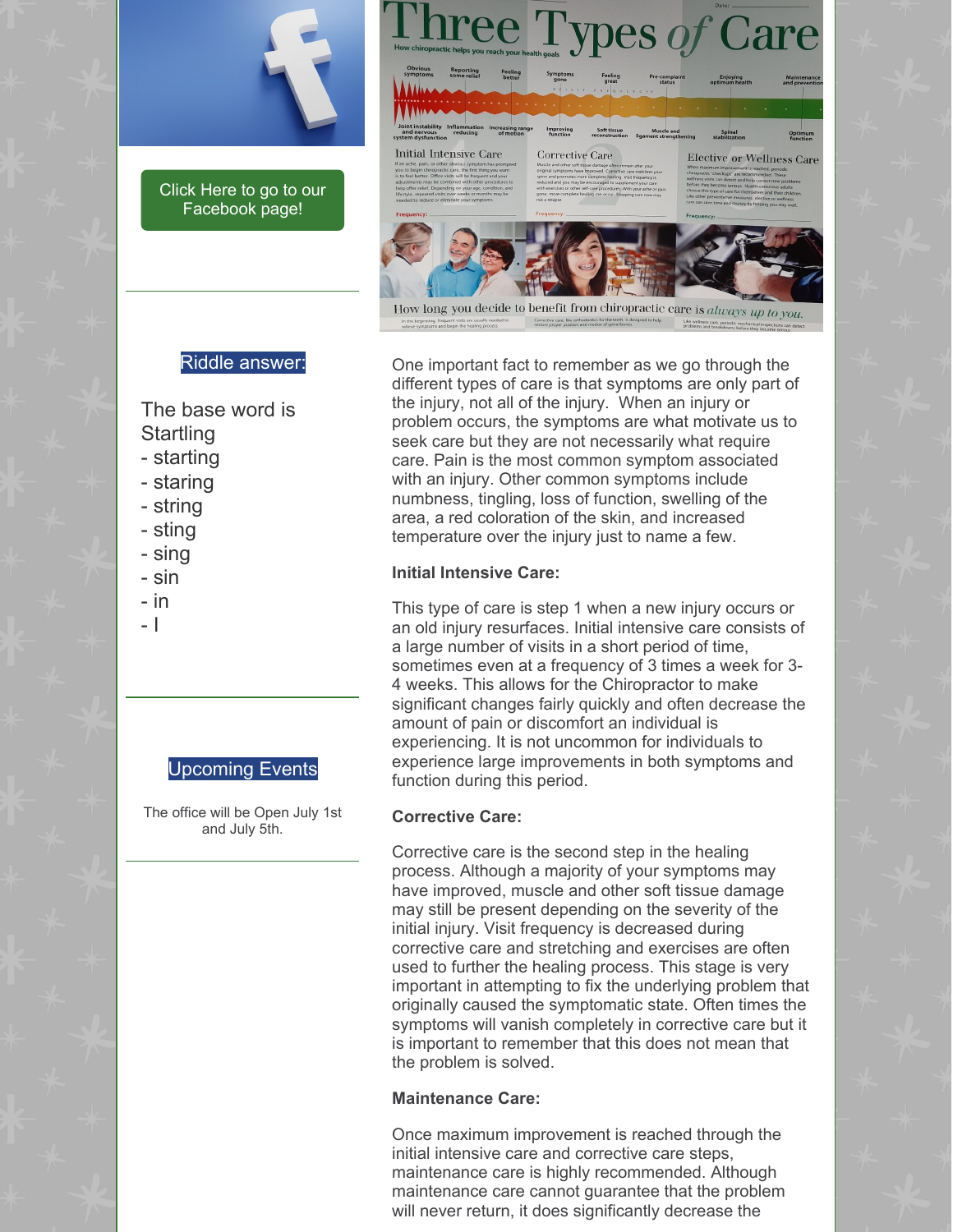chances as well as make dealing with that problem significantly easier. Individuals who receive maintenance care tend to have less reoccurring problems and recover quicker when they do. Maintenance care is also beneficial in that it can detect other issues early to make sure they are dealt with before they grow to more serious problems. Visit frequency for maintenance care is suggested at 1 visit every 4-6 weeks.

Here's a great example of how maintenance care can help. It's a true story about two different patients who presented to our office recently. To start, both of these patients had originally come to the office for low back pain in the past. Both had made it through the initial intensive care and corrective care stages to end up pain and symptom free. Patient 1 (who we will call John) decided to pursue a maintenance care schedule, coming in every 6 weeks for continued care. Patient 2 (who we will call Sara) decided to discontinue care after she was feeling better, and her symptoms had decreased. So, this is where the story starts. John and Sara, two patients with similar problems decide to take different routes after feeling better.

get well

Click [HERE](https://gieblerchiropractic.blogspot.com/2021/07/the-importance-of-maintenance-care.html) to finish reading.

![](_page_4_Picture_4.jpeg)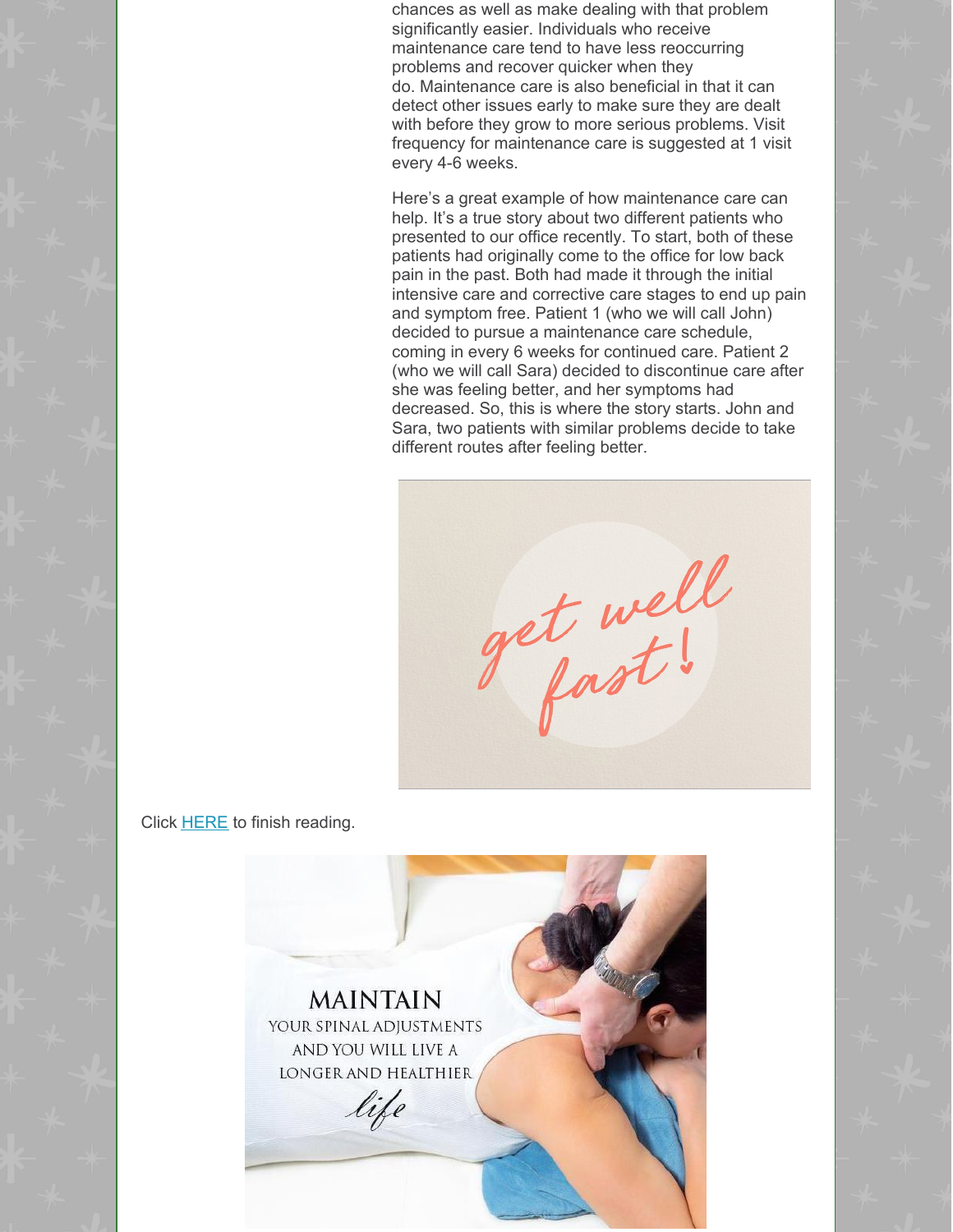# **Faces in the Office**

**Mordecai**

![](_page_5_Picture_2.jpeg)

#### **What brought you to Giebler Chiropractic?**

My mom started going there because her back bones didn't feel well and then one day Dr. Nic said, "Maybe we can get you adjusted sometime."

#### **Do you still have pain?**

No. "That's a simple question." At first I was nervous but not anymore. (Mordecai had problems with bed wetting)

#### **Do you keep going back? If so, WHY?**

Yes because I like it. (and...mom likes it too) Dr. Nic and his staff are great with Mordecai and all his questions and stories. After 3 visits, no more bed wetting! Now Mordecai cant wait to go see his "bone doctor" every few weeks.

#### **Any stories about Giebler Chiropractic that you would like to share?**

Dr. Nic and I are really good at share and tell. Mordecai had to bring a toy or object with him every time to tell Dr. Nic about.

#### Thank You...

for signing up to receive the Giebler Chiropractic Health Newsletter! Each edition will contain information about current health topics or nutrition and health issues that the doctor wants to share, community involvement opportunities, Giebler Chiropractic updates, and much more! Please feel free to forward this on to any family or friends you think will benefit, and always keep their health in mind!

#### Questions? Comments?

Dr. Nic loves answering questions regarding Chiropractic Care, Nutrition, Supplements, A.R.T., Diet, Exercise, Health, or anything else you can think of! Please feel free to email Dr. Nic a quick question, OR--better yet--call the office and set up a specific time to chat.

Want to know if Chiropractic is for you? Informative consults are at no charge to you and will better help the doctor to meet and address your specific needs and questions.